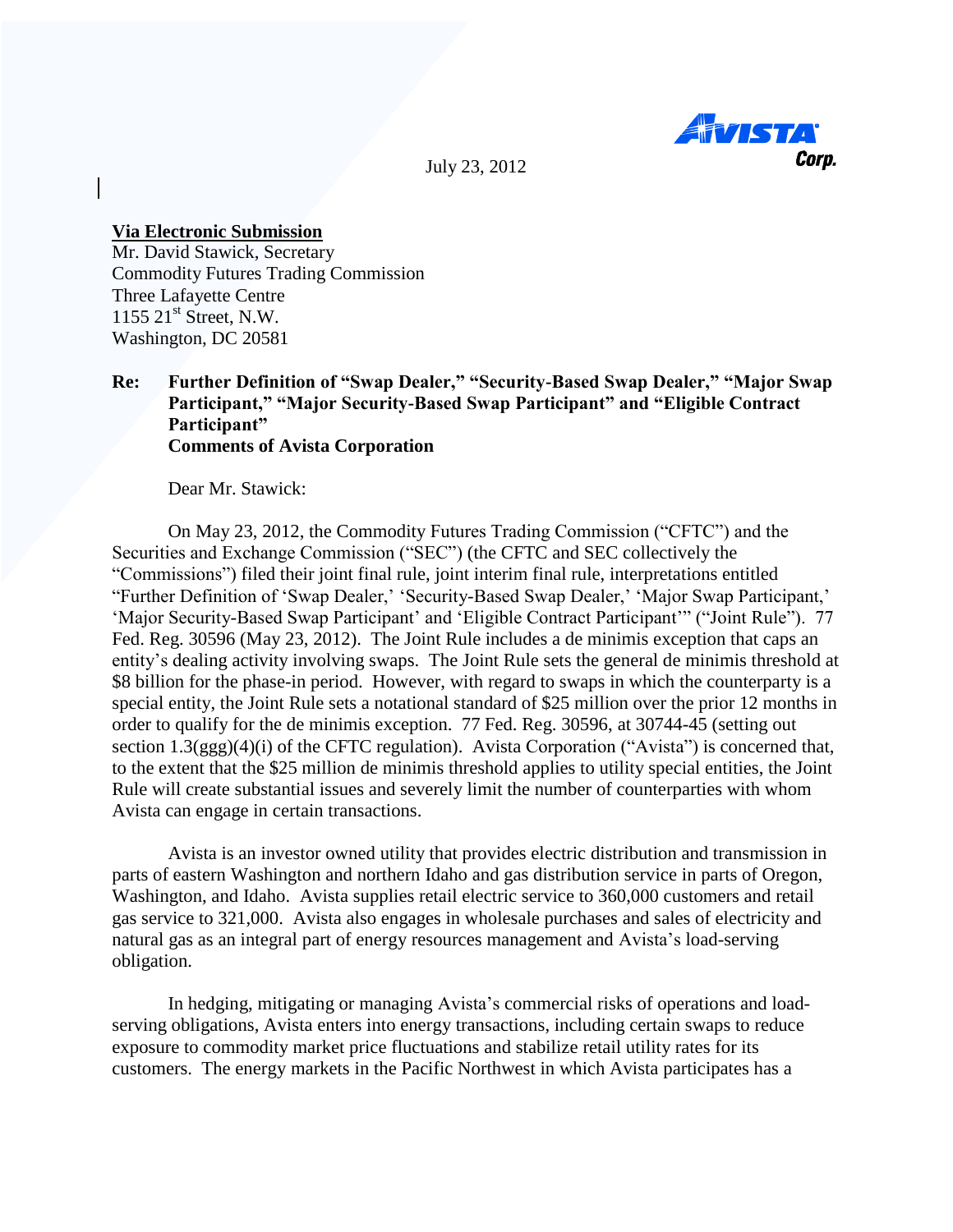Mr. David Stawick, Secretary July 23, 2012 Page 2

limited number of market participants and includes a proportionately large number of municipal utilities and also includes Bonneville Power Administration ("BPA"), all of whom are likely "special entities" as defined by the Joint Rule. Swap dealing activity with such special entities will create substantial issues for Avista and, because of the relatively low \$25 million de minimis threshold, Avista may be required to substantially limit or even to cease certain business activities with such special entities.

On July 12, 2012, the American Public Power Association, Large Public Power Council, American Public Gas Association, Transmission Access Policy Study Group, and BPA ("Joint Petitioners"), filed a petition for rulemaking to amend section  $1.3(ggg)(4)$  of the CFTC's regulation ("Petition").<sup>1</sup> Specifically the petitioners request that section 1.3(ggg)(4) of the Joint Rule be amended so that the \$25 million de minimis threshold will not apply to ""utility operations related swaps" to which the counterparty is a "utility special entity"." Petition at 2-3. Avista agrees with the Joint Petitioners that section 1.3(ggg)(4) should be amended so that the \$25 million de minimis threshold does not apply to utility special entities.

In comments submitted by the Edison Electric Institute ("EEI") on February 22, 2011, EEI cautioned that setting the de minimis threshold too low (specifically referencing the then proposed \$100 million threshold and \$25 million threshold for special entities) "likely will capture many entities "for which registration would not be warranted from a regulatory point of view in light of the limited nature of their dealing activities.""<sup>2</sup> Avista appreciates the modification of the previously proposed \$100 million de minimis threshold to an interim level of \$8 billion. However, given the significant number of utility special entities that are often Avista"s counterparties in the Pacific Northwest, retention of the \$25 million de minimis threshold for special entities significantly undermines the positive movement to a more workable general de minimis threshold of \$8 billion.

As noted in the Petition, if dealing activity in swaps with utility special entities is subject to a \$25 million de minimis cap, market participants, like Avista, that do not intend to register as a "swap dealer" will be forced to limit their swap dealing activity with utilities that are special entities. *See* Petition at 10. The special entity \$25 million de minimis threshold will therefore reduce the number of counterparties available to Avista and other regional utilities for swap transactions. This could lead to a reduction of the number of potential counterparties in the regional market and less competitive pricing that could impede the ability to hedge, manage, and mitigate commercial risks related to a load-serving obligation.

Avista appreciates the opportunity to comment on the Joint Rule and Avista commends the Commissions for their work to implement the Dodd-Frank Act. The adoption in the Joint Rule of an \$8 billion de minimis threshold for the phase-in period is a substantial improvement in the rulemaking. However, the retention of the \$25 million de minimis threshold for special entities will significantly impact Avista's ability to engage in certain transactions with its utility

 $\overline{\phantom{a}}$ 

<sup>&</sup>lt;sup>1</sup> The Petition is attached hereto as Attachment A.

 $2$  EEI's Comments on Definitions of Swap Dealer and Major Swap Participant submitted February 22, 2011 ("EEI Comments") at 10-11. The EEI Comments are available at:

http://comments.cftc.gov/PublicComments/ViewComment.aspx?id=27918&SearchText=